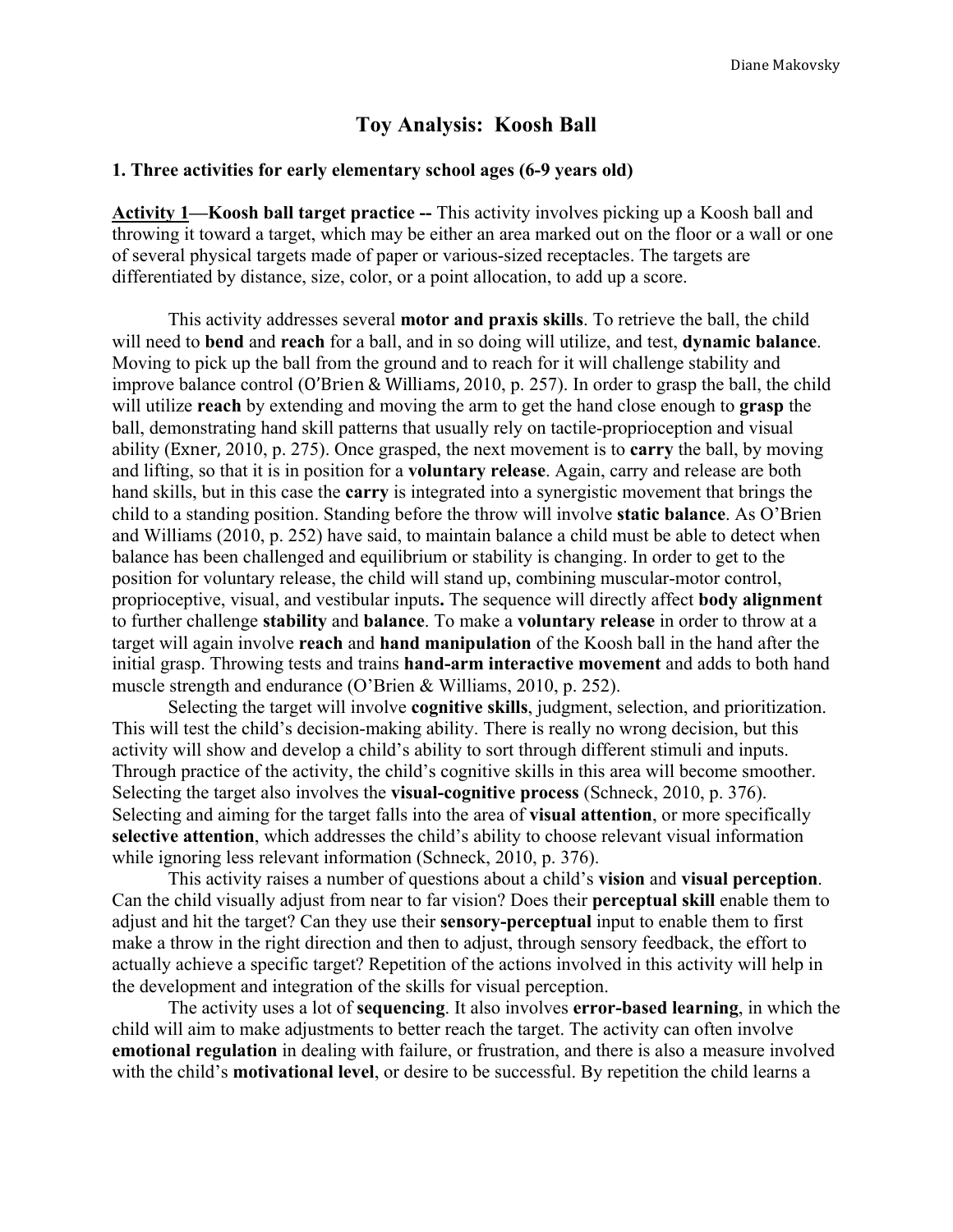**habit** of automatically performing the steps or sequence to achieve a successful throw with a corresponding level of emotional satisfaction at developing a more accomplished capability.

**Grading up: Koosh ball tic-tac-toe** -- While involving many of the same elements involved in simply throwing the ball -- balance, hand, visual, and cognitive skills -- Koosh ball tic-tac-toe focuses on higher **cognitive** and **emotional** elements associated with a structured game. Each team, perhaps as small as the client and the therapist, attempts to land Koosh balls in lines across a 3x3 grid marked out on the floor or a piece of paper. A greater skill level is needed to throw into a smaller area, and to do so within a more structured grid requires more fully developed sensory-motor coordination and sensory integration, as well as a higher level of cognitive development. The game deals with **emotional regulation skills.** How does a child respond to the joy of success, the disappointment of failure, and the motivation of competition? Are they able and willing to **persist** if they are having difficulty?

**Grading down: Basic grab and throw** --The activity grades down to become a basic grab and throw, which may be between the therapist and the child. Even further, it can be graded down to be a toss from hand-to-hand or a hand-off from one hand to the other. This can be between the child's own hands or between the therapist and child. At this level, the activity can be altered to concentrate on all individual hand skills – **reach, grasp, carry, voluntary release, in-hand manipulation, and bilateral hand use**. For instance, the hand-offs between child and therapist might be done with a pincer grasp.

**Activity 2—Koosh ball relay races, or a motivational game for one** -- This activity involves using the Koosh ball in place of the *baton* in a relay race. If there is only one child, the activity can be done *as quickly as possible* or *as many times as possible* or *as far as possible* or with the therapist participating as the person next in the relay. How the Koosh ball is held alters the activity so as to address a number and variety of skills and to ensure that the activity remains interesting for the child. Examples include holding the Koosh ball with arm outstretched, on a spoon, on the head, between the knees.

This activity focuses on **motor and praxis skills** by having the child coordinate body movements in a fun exercise. It combines **dynamic movement**, such as walking quickly, with a **static movement**, such as holding one's arm still while balancing the ball. This activity will test the child's **proprioceptive** and **somatosensory systems**. This activity will alter a child's usual body position by increasing movement and, particularly for a child with a frozen pattern, this will cause them to change position, at least while they are doing the activity.

**Proprioceptive** and **visual sensory** feedback are tested by the child moving while having to control either their own body or the ball or both. Control of the ball tests the child's **haptic**  abilities. Controlling the Koosh ball will be more difficult depending on the child's sense of touch. Holding the Koosh ball with a **pincer grasp**, for instance, would allow strengthening of the muscles, while running or walking would encourage exercise and **motor synergy**. **Balance** is also critical in this activity.

By making the race more challenging by using the knees to hold the ball, a child's **deep touch** sensations would be integrated with **prior habits** of motion, and demands would be made on the **vestibular system to balance** when running in a highly restricted way. The degree of the challenge has to be tuned to the skill level of the child so that they are **cognitively engaged** in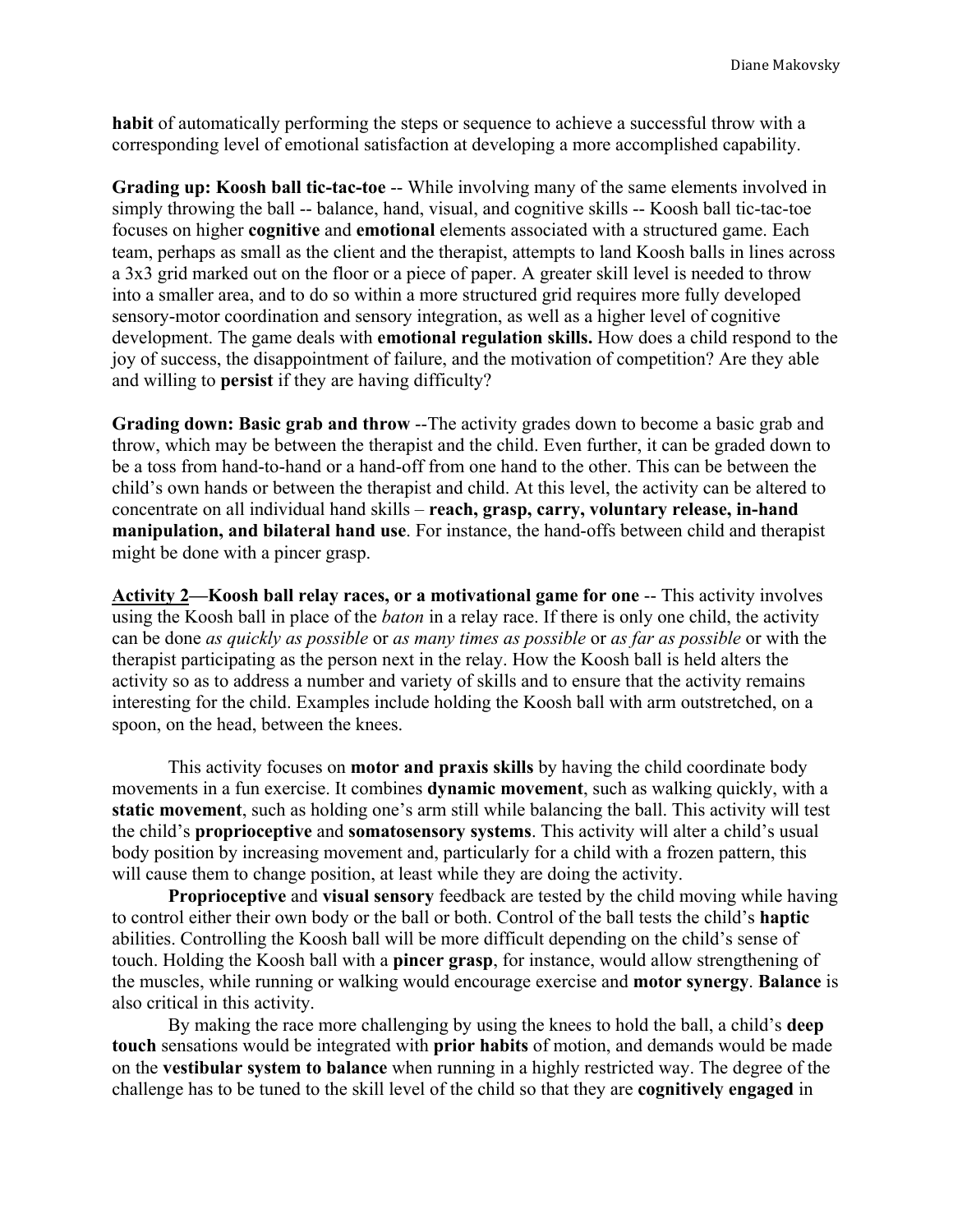adjusting their actions to be successful. This task is difficult to do if you do not pay attention. In the relay situation, the child has to **communicate** with the person to whom they are transferring the Koosh ball. **Communication** can be **verbal** but, of necessity to transfer the Koosh ball, some of the communication will also be **physical**. When there is more than one team, a **social** and **emotional** element is added. The **social** element involves interacting with one's team members and members of the competing team. How the child deals with winning, losing, not being in sole control of activity are just some of the **emotional** elements involved, and some of the behavioral elements that can be learned.

**Grading up: Long distance, high challenge relays** -- The activity can be graded up by going for longer distances and by making the challenge harder, such as balancing the Koosh ball on the side of the head, or by holding the ball between two people, for instance at the hip or at the shoulder, or only allowing the child to hop instead of run.

**Grading down: Simplified relays** -- The activity can be graded down by using shorter distances, larger Koosh balls,or a larger spoon. Another way to grade down, if more than one child is involved, is to allow the transfer to happen not through a hand-off but by putting the Koosh ball down and having it picked up by the next child or OT.

**Activity 3—Koosh ball aquarium** -- This activity is to remove one or more Koosh balls from a container of water, with or without using your hands. To avoid any issues relating to germs or safety, this activity varies from the original *bobbing for apples* by using different **grasp patterns** or any available kitchen, or other, tools such as spoons, chop sticks, or kitchen tongs. A variation would include the singing or recitation of a rhyme before the child attempts to pick up the Koosh-fish: *Boop boop dittem dattam whattem chu* and then as they begin to lift the Koosh *and they swam and they swam right over the dam*. If the ball is dropped, they start over with the recitation.

This activity invites the child to explore a variety of **sensory experiences**. Positioning properly to catch a Koosh-fish involves **visual** and **proprioceptive skills**. Depending on the child's tactile openness and **hand skills**, their **emotional regulation** ability may be tested. It should be a fun and varied activity. Depending on what tools are used to pick up the Koosh ball, different hand-arm muscle groups will be used. The fishing training is particularly effective in demonstrating, and teaching, an integrated **reach, grasp, and carry** motion. A good grasp for the stringy Koosh ball would be a **three-jaw chuck**. This could be a fun way to build up dexterity. By incorporating singing into the process, the child is learning to use **divided attention**, or multitasking. The child will need to adjust and integrate a number of **sensoryperceptual** and **sensory-motor skills**. **Cognitive** skills will be called into play if the child is given a choice about what tool to use to accomplish the task. The game combines an element of **problem solving**, particularly when the child is asked to pick up a specific color or size of Kooshes. The **verbal** element involves participation in a quasi-social example of a ritual, while also calling on the child to attend to more than one task at a time, something a child in a classroom is often called upon to do.

**Grading up:** The activity can be graded up by using a tool but only allowing the use of one hand, or graded further by using only the non-dominant hand. Also the activity can be graded up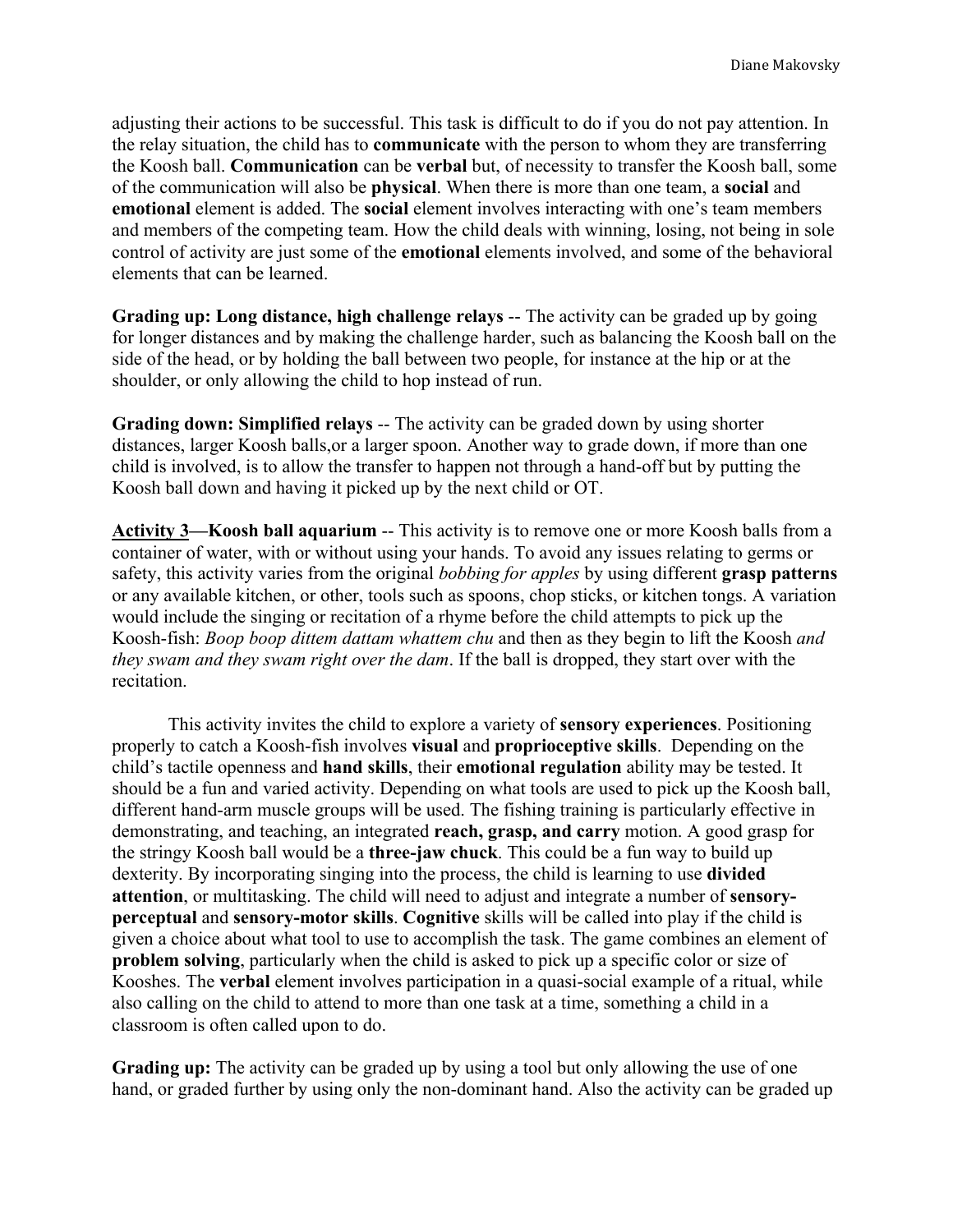by selecting more difficult tools, such as chop sticks, to work on a variant kind of **grasp pattern**. A cognitive grading can be applied by asking the child to rescue a particular subset of Koosh balls (perhaps by color). A psycho-social grading can be added by having the child tell a story about why they chose to rescue a particular kind of Koosh-fish from the sea.

**Grading down:** The activity can be graded down by using less water so that the Koosh ball is easier to catch, or by allowing the child to use their hand directly to pick out the ball. Instead of taking the balls out, a child could be asked to use the various tools to push the fish around, working on hand-arm movements and a variety of grasps.

**2a. Basic hand-toss and catch in a pre-school setting** -- The fundamental aspect of interacting with a Koosh ball is that it involves enormous sensory-motor coordination whether just touching it, running fingers through the rubber hairs, or by picking it up, holding it, or tossing it. Being able to coordinate the **visual, sensory,** and **motor** systems to throw or catch a Koosh ball involves many fundamental **hand, balance, visual,** and **cognitive** skills. Being able to be successful in these core skills is often a reward in itself, and being able to do this with other children is a basic element of pleasure and reward from **social interaction**. The basic hand toss and catch could be modified in many ways, such as passing in one direction round a circle or by tossing and catching across the circle. Speed and sequencing can be altered to make it a more difficult or cognitively challenging game.

**2b. Fifth grade ping-pong paddle and Koosh ball baseball** -- For a 5<sup>th</sup> grader, more cognitive elements can be added combining core skills with more advanced skills in a **social** environment that encourages good sportsmanship, social skills and, of course, a bit of competition and fun. Instead of a bat, children use a ping-pong paddle to hit the ball. Due to the Koosh balls tendency to drop and not bounce, double- or triple-tosses would be encouraged by the fielding team. Using the Koosh ball and a ping-pong paddle, a relatively sophisticated but safe indoor version of baseball can be constructed.

**3. In a whole K-2 class this would be a circle game of either** *Screech and Zoom* **or** *Word Toss* -- Children would form a circle and the Koosh ball would be passed in one direction. The child receiving the ball would decide whether to continue passing the ball in the same direction by shouting *Zoom* or to send the ball back in the direction from which it came by shouting *Screech*. This game involves **auditory, verbal, motor, postural,** and **cognitive** skills. It also helps develop **social** skills with the potential for mirth and merriment.

A variation is to send the ball around the circle but each person must name something from a category when they receive the ball before passing it on. They are to do this as quickly as possible. So for example, name an animal for each letter of the alphabet; A is for armadillo, B is for butterfly, C is for cat, etc. There are endless categories to use for this game, which means that the game could be used for short breaks, to wake up a sleepy class, or as a reward for good class behavior. It can also be graded cognitively by making the category harder, or by changing the sequence of throwing and not just passing it to the next person.